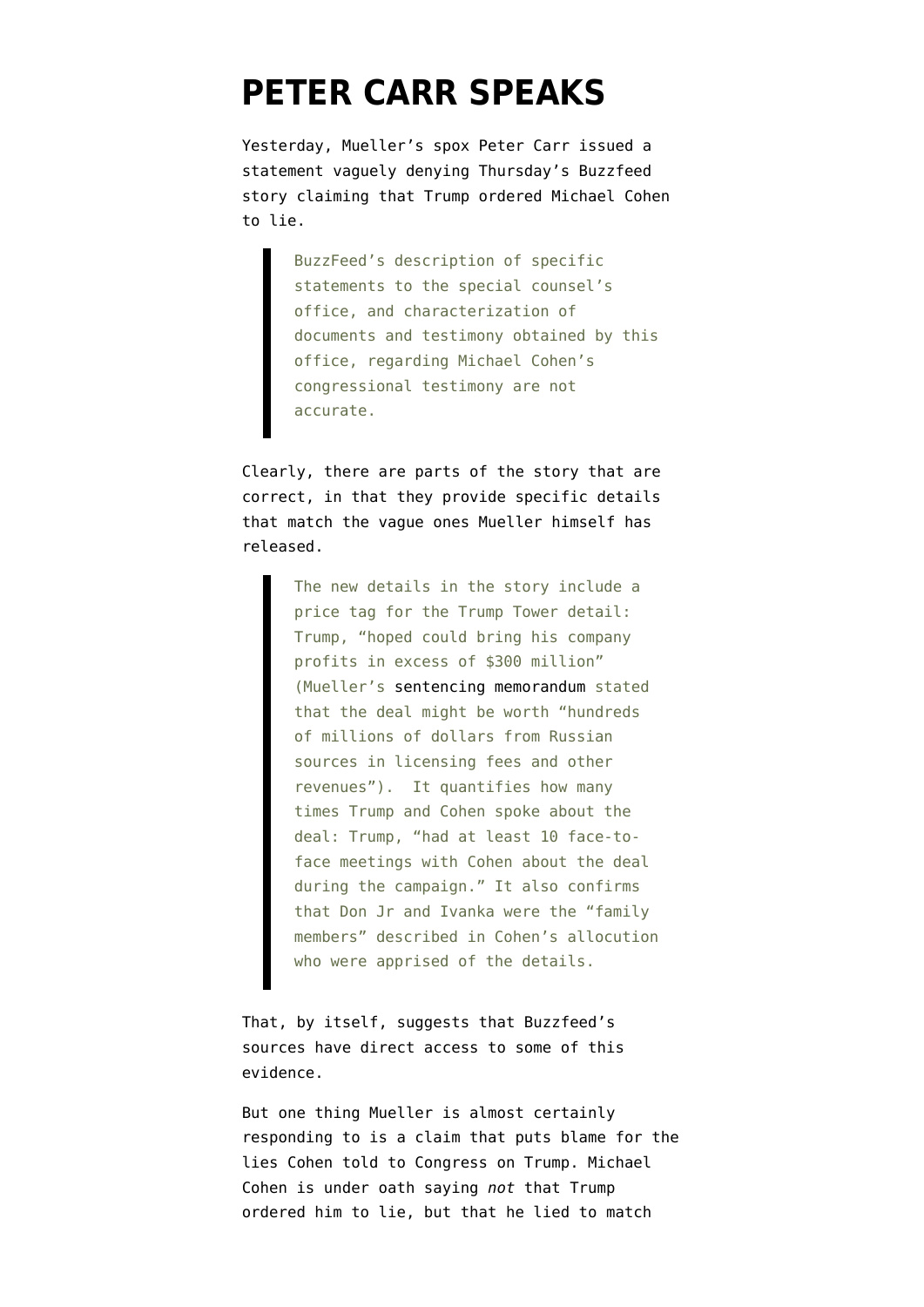## the messaging that Trump was using.

By 2017 I was no longer employed in this capacity, but continued to serve on several matters as an attorney to the former CEO of the Trump Organization and now President of the United States, who is referred to as Individual 1 in the information.

As I had in the years before the election, I continued in 2017 to follow the day-to-day political messaging that both Individual 1 and his staff and advisers repeatedly broadcast, and I stayed in close contact with these advisers to Individual 1. As such, I was aware of Individual 1's repeated disavowals of commercial and political ties between himself and Russia, his repeated statements that investigations of such ties were politically motivated and without evidence, and that any contact with Russian nationals by Individual 1's campaign or the Trump Organization had all terminated before the Iowa Caucus, which was on February 1 of 2016.

In 2017, I was scheduled to appear before the Senate Select Committee on Intelligence as well as the House Permanent Select Committee on Intelligence concerning matters under their investigation, including principally whether Russia was involved in or interfered in the 2016 campaign and election.

In connection with my appearances, I submitted a written statement to Congress, including, amongst other things, a description of a proposed real estate project in Moscow that I had worked on while I was employed by the Trump Organization.

That description was false — I knew at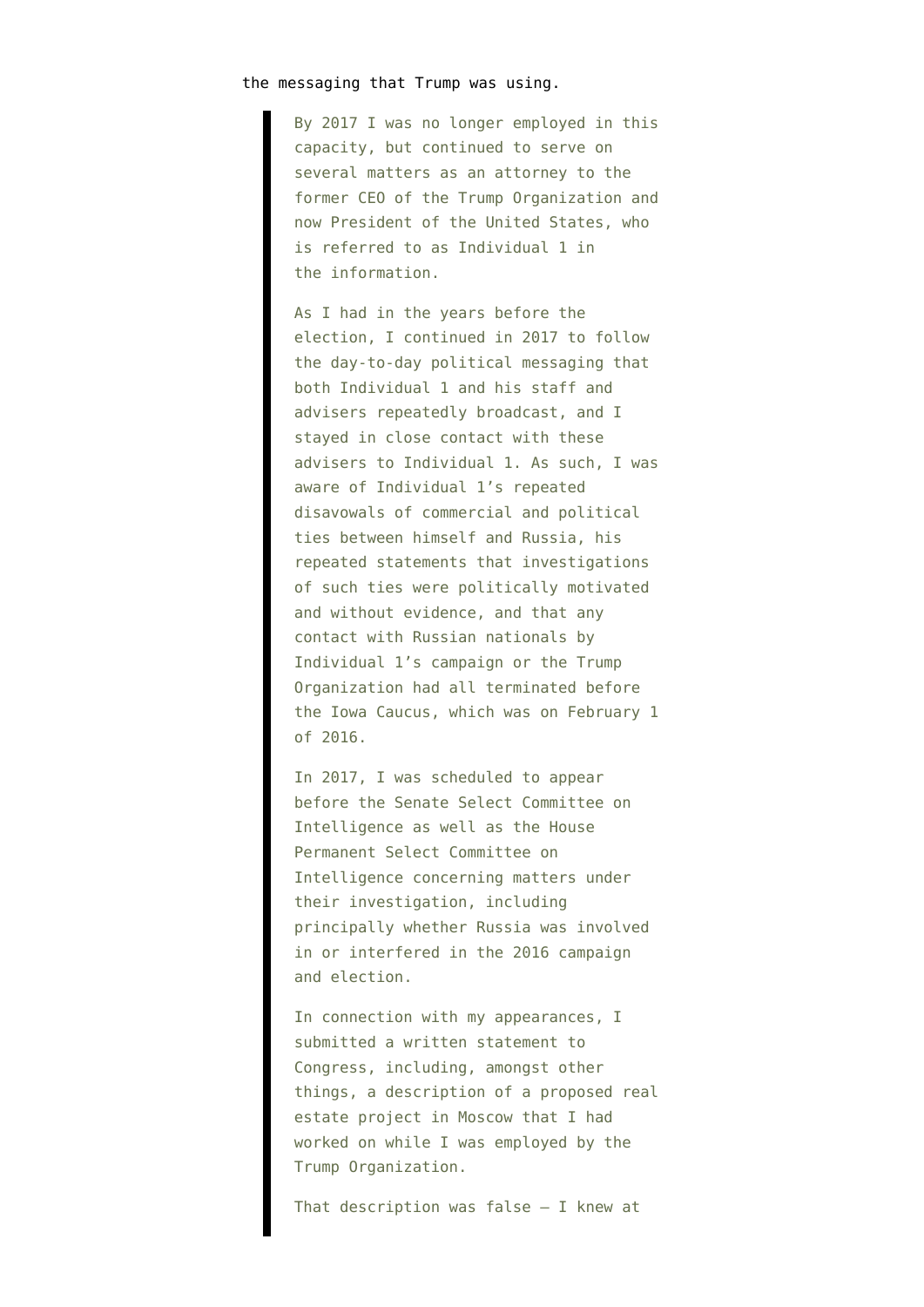the time — in that I had asserted that all efforts concerning the project had ceased in January of 2016 when, in fact, they had continued through June of 2016;

That I had very limited discussions with Individual 1 and others in the company concerning the project, when in fact I had more extensive communications; and,

Lastly, that I had never agreed to travel to Russia in connection with the project and had never asked Individual 1 to travel, when in fact I took steps to and had discussions with Individual 1 about travel to Russia.

And I would like to note that I did not in fact travel there, nor have I ever been to Russia.

I made these misstatements to be consistent with Individual 1's political messaging and out of loyalty to Individual 1. [my emphasis]

That's a point I [made yesterday:](https://www.emptywheel.net/2019/01/18/about-the-buzzfeed-scoop-its-important-but-it-oversells-the-lying-part/) Buzzfeed's story materially differed from the sworn testimony in the case, and even if their sources were right that, in fact, Trump sanctioned Cohen's lie, they should have explained why Mueller says differently.

Notably, Cohen's allocution says that he "stayed in close contact with these advisers to Individual 1," not that he was talking to Trump directly. It'd be hard (though by no means impossible) to have been ordered directly by Trump to lie if he was no longer in day-to-day contact with Trump.

Carr is also seemingly objecting to this characterization:

> The special counsel's office learned about Trump's directive for Cohen to lie to Congress through interviews with multiple witnesses from the Trump Organization and internal company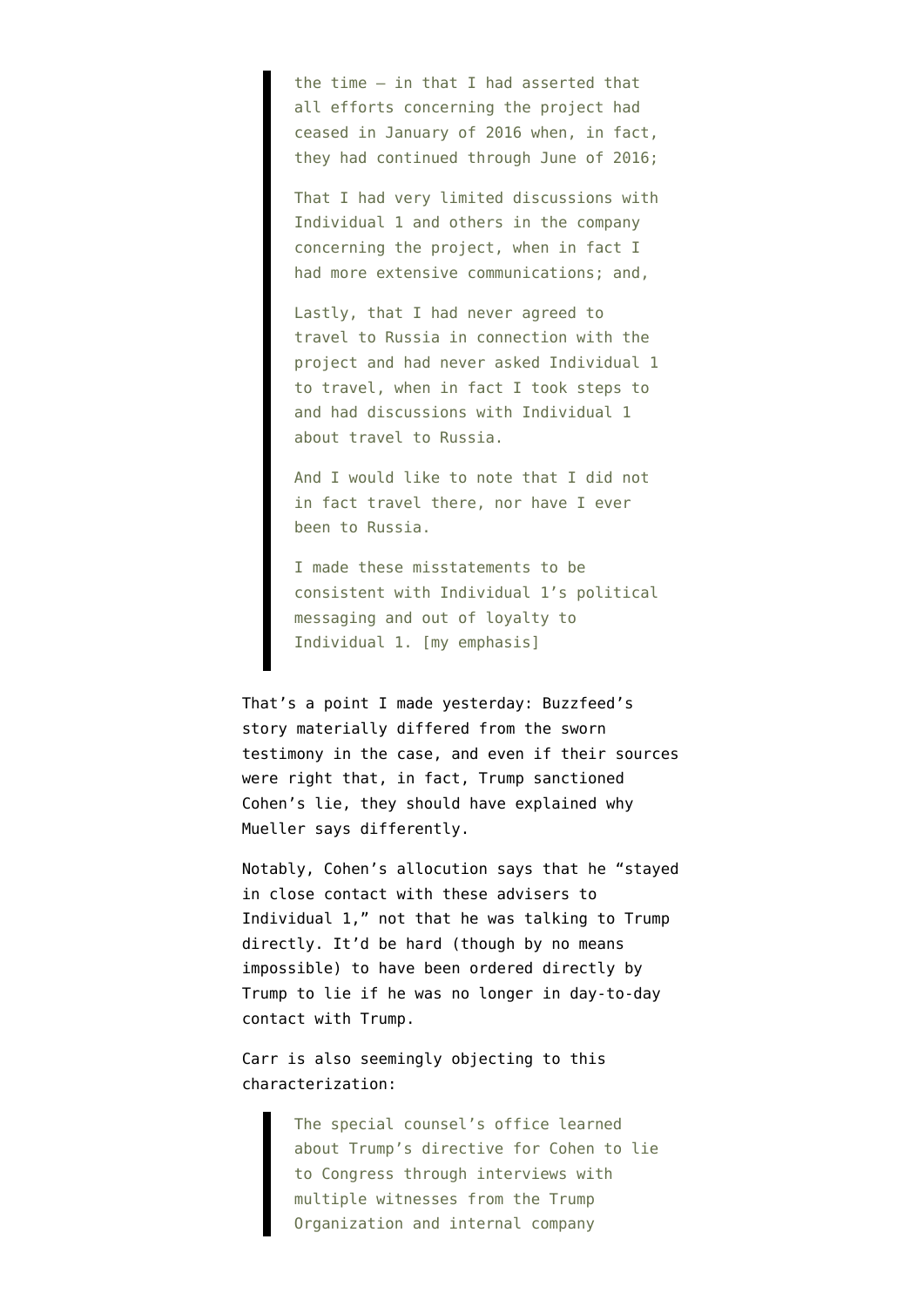## emails, text messages, and a cache of other documents.

That's unsurprising. He's denying that Mueller has documents and Trump Organization (which may be different from White House) witnesses that would make Cohen's sworn allocution false. In any case, Trump doesn't use email, so there's no email where Trump ordered Cohen to lie.

My very strong suspicion is that this happened and Mueller pushed back — for two reasons.

First, as I noted yesterday, Buzzfeed's sources appear to have access to primary evidence, but their focal awareness of what Cohen said to Mueller appears to be limited to precisely what Cohen's sentencing memo had. That is, Buzzfeed didn't receive any of the details that would be more useful for understanding how the Trump Tower deal relates to any larger conspiracy between Trump and Russia, they received the details that made it into the sentencing memo.

Cohen's sentencing went through SDNY, where his other guilty plea was, which means SDNY (both the US Attorney's office and the FBI Field Office) would have visibility on that process. So it's likely that Buzzfeed's sources are there, which would be consistent with the two descriptions Buzzfeed provided for their two law enforcement sources.

> two federal law enforcement officials involved in an investigation of the matter

> law enforcement sources familiar with his testimony to the special counsel

If that's right, it explains a big part of what happened. As I [noted](https://www.courtlistener.com/recap/gov.uscourts.nysd.499666/gov.uscourts.nysd.499666.24.0.pdf) yesterday, there's a stark difference in the way that Cohen allocuted his hush payments for Trump and the way he allocuted his lies for Trump. Regarding the hush payments, he says he acted at the direction of Trump.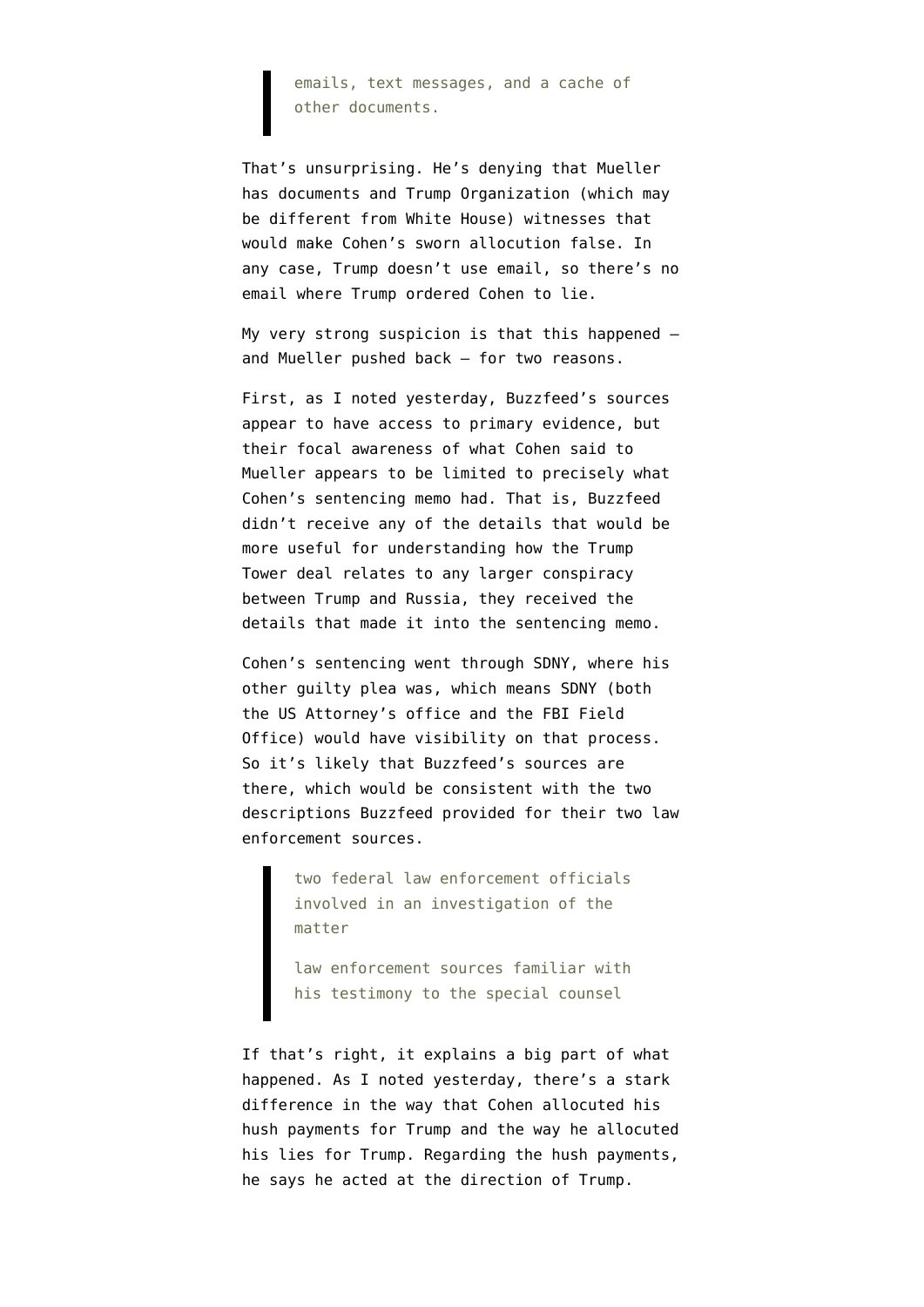With respect to the conduct charged in these Counts, Michael kept his client contemporaneously informed and acted on his client's instructions. This is not an excuse, and Michael accepts that he acted wrongfully. Nevertheless, we respectfully request that the Court consider that as personal counsel to Client-1, Michael felt obligated to assist Client-1, on Client-1's instruction, to attempt to prevent Woman-1 and Woman-2 from disseminating narratives that would adversely affect the Campaign and cause personal embarrassment to Client-1 and his family. [my emphasis]

Regarding the lies to Congress, he says he was just trying to advance Trump's political messaging.

> Michael's false statements to Congress likewise sprung regrettably from Michael's effort, as a loyal ally and then-champion of Client-1, to support and advance Client-1's political messaging. [my emphasis]

Both these statements would have been written in consultation with the prosecutors running the case. So SDNY used a fairly aggressive frame to implicate Trump in the hush payments, whereas Mueller was much more circumspect about Trump's role.

The difference may, in part, be that when Cohen made those hush payments he was still working directly for Trump, and so was in a position to get a direct order rather than speaking (as he said he was) with Trump's advisers. But even if both cases basically show Trump making his intentions known and Cohen executing those intentions, there's a good reason for the asymmetry on the description.

Cohen is not a cooperating witness for SDNY.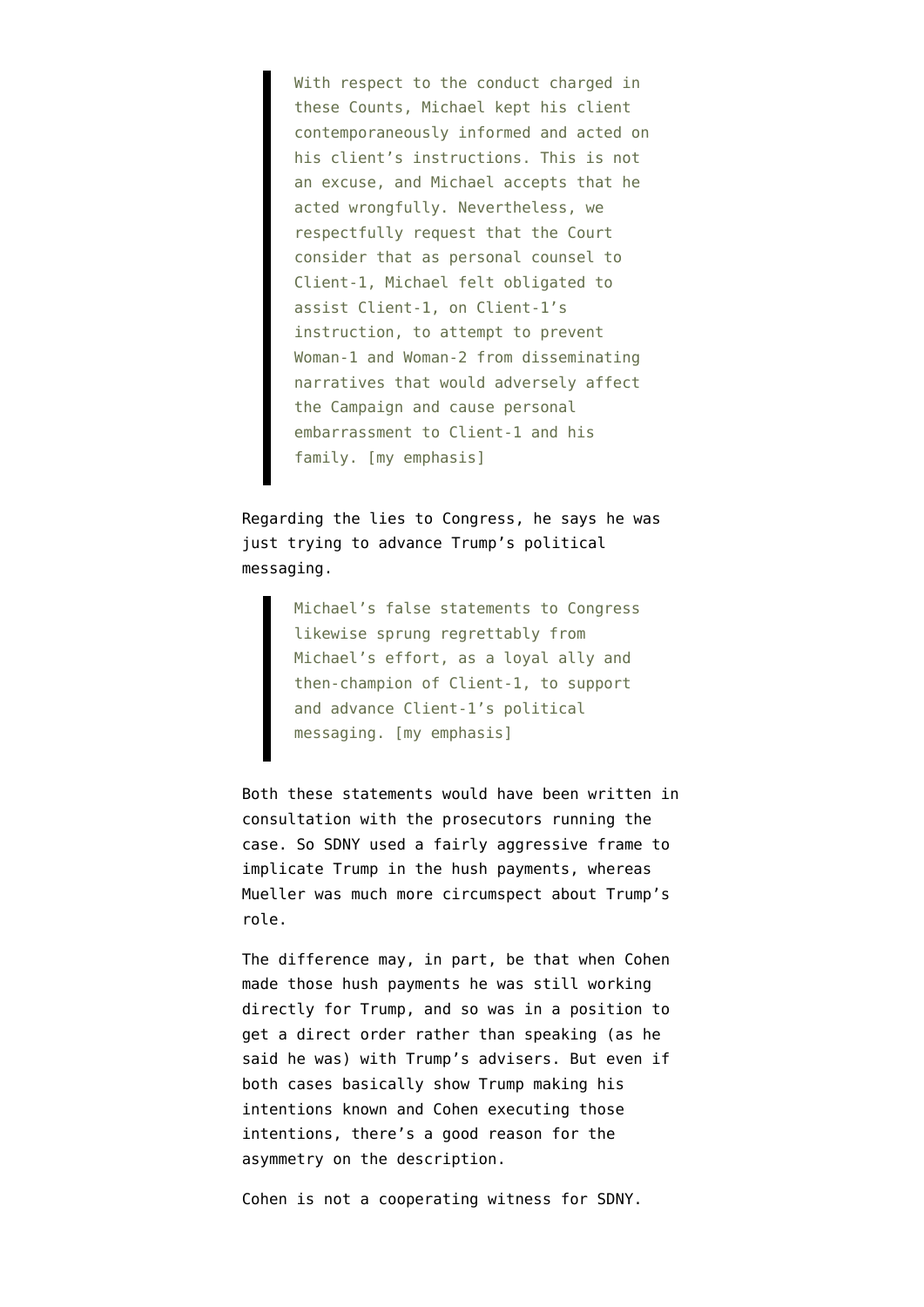While they continue to investigate Trump and Trump Organization for campaign finance violations, they're not relying on Cohen to make that case. They're relying on immunized testimony from Allen Weisselberg and David Pecker. So SDNY (whether people in the office or FBI Agents assigned to the case) has no incentive to be exacting in their description of the evidence on the Trump Tower deal. They can go big, just like they did in the hush payment allocution.

Cohen is, however, a cooperating witness for Mueller. If and when they make a case that the Trump Tower deal was part of a larger election year conspiracy, they will likely need to be able to call Cohen to the stand and describe the truth of how he kept Trump and Don Jr in the loop on the deal, most notably to explain how it factored into Don Jr's mindset when he accepted a meeting offering dirt in exchange for sanctions relief. They need Cohen to explain that Don Jr would have understood there was \$300 million riding on that meeting.

Everything about how Mueller's team has handled Cohen attests to that possibility. They didn't need to charge him with false statements and the charge did not add any prison time to his sentence. They didn't need to make him publicly explain, under oath, why he lied. But by doing that, they began to rehabilitate Cohen publicly. In spite of Cohen's significant cooperation, they didn't offer him a 5K letter at sentencing, meaning he's still on the hook for cooperation; unlike Mike Flynn, for example, he's not getting a sentence reduction *before* he takes the stand. But because of the way they handled it, they can mandate his silence about what he told Mueller, demand that Congress limit the scope of his testimony next month, and dictate any response Cohen made yesterday to the story.

The possibility they'll put Cohen on the stand is likely one reason why Cohen's allocution about the Trump Tower lies is so much more modest than the SDNY allocution: Mueller will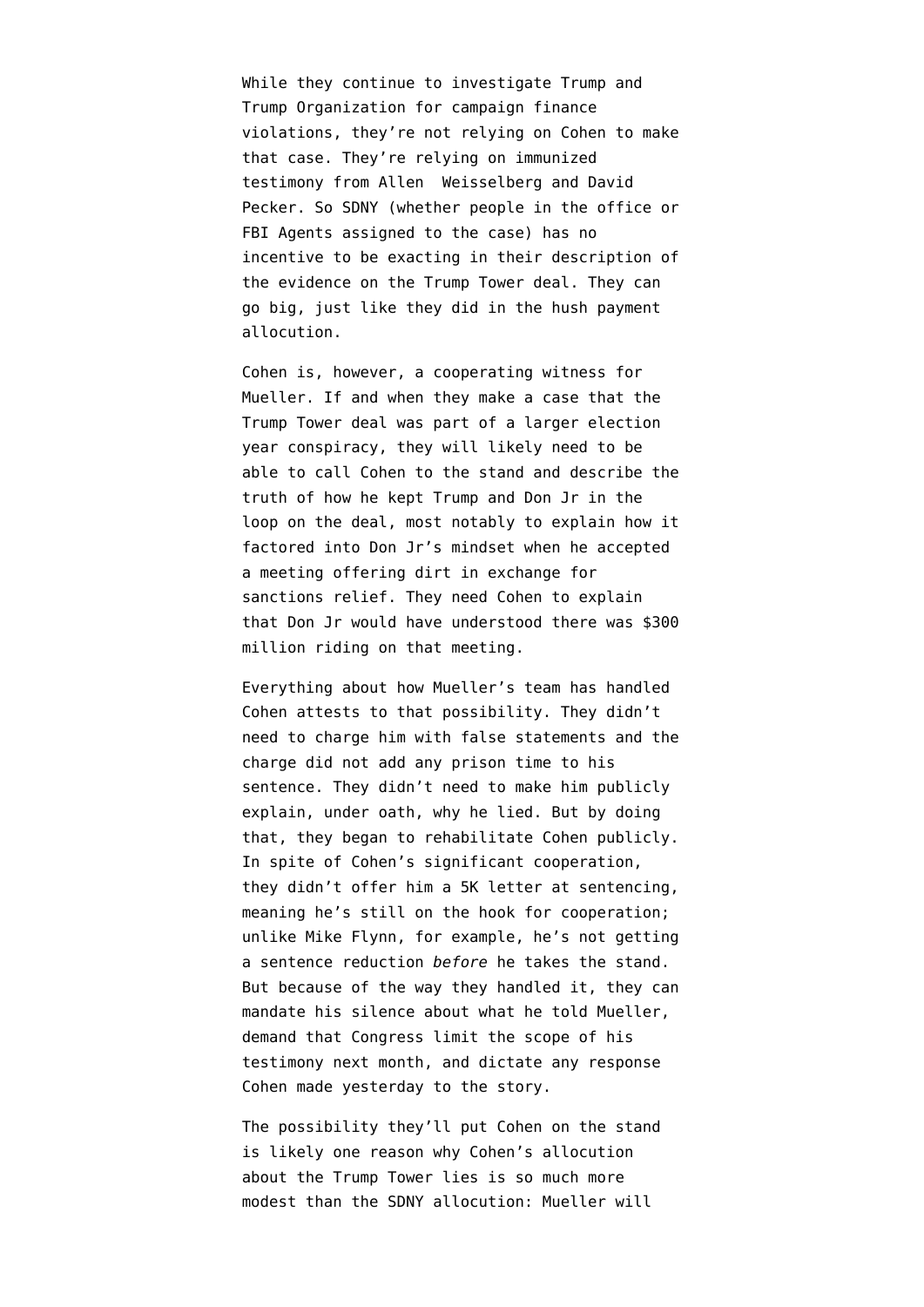need to be able to corroborate, with other documentary evidence, everything that Cohen will ultimately testify to. And so while they may have reason to believe Trump approved of the lies being told on his behalf — maybe even ordered people at Trump Organization or his spawn to do what they needed to sustain the lies (which might look to SDNY law enforcement as clear evidence that he was directing the lies) — Mueller is not going to set the bar for proof of Cohen's statement anywhere further than they need for a possible larger conspiracy case. And they don't need to prove that Trump had a role in Cohen's lies. Rather, they need to be able to prove that Cohen kept Trump and Don Jr in the loop on the deal itself.

If all this is right, it  $-$  and not the magnitude of any errors in the Buzzfeed story (because there have been a number of other big stories where the errors were clearly just as significant) — explains why Carr issued a statement yesterday. First, to make it very clear that in Mueller's mind, Cohen's allocution was honest, that he wasn't (for example) protecting Trump in taking responsibility for the initial lie. But also, to make sure the bar they very deliberately set for Cohen's testimony remained precisely where they put it in his plea allocution. The last thing Mueller needs is a juror who thinks that unless they show an email with Trump ordering Cohen to lie, then Cohen's testimony is false. And by making this unprecedented statement, Mueller will make it harder for any defense attorney to raise the bar on what Mueller needs to prove in this case.

There's probably another reason why Carr made this statement. I don't doubt that Mueller hates Jason Leopold and Anthony Cormier for the way they got the financial transfer part of this story when no one else did, and more of the Moscow Tower deal story than others (which seems to be forgotten in the squawking about Buzzfeed's loneliness on this latest story).

But I suspect Carr took this step, even more, as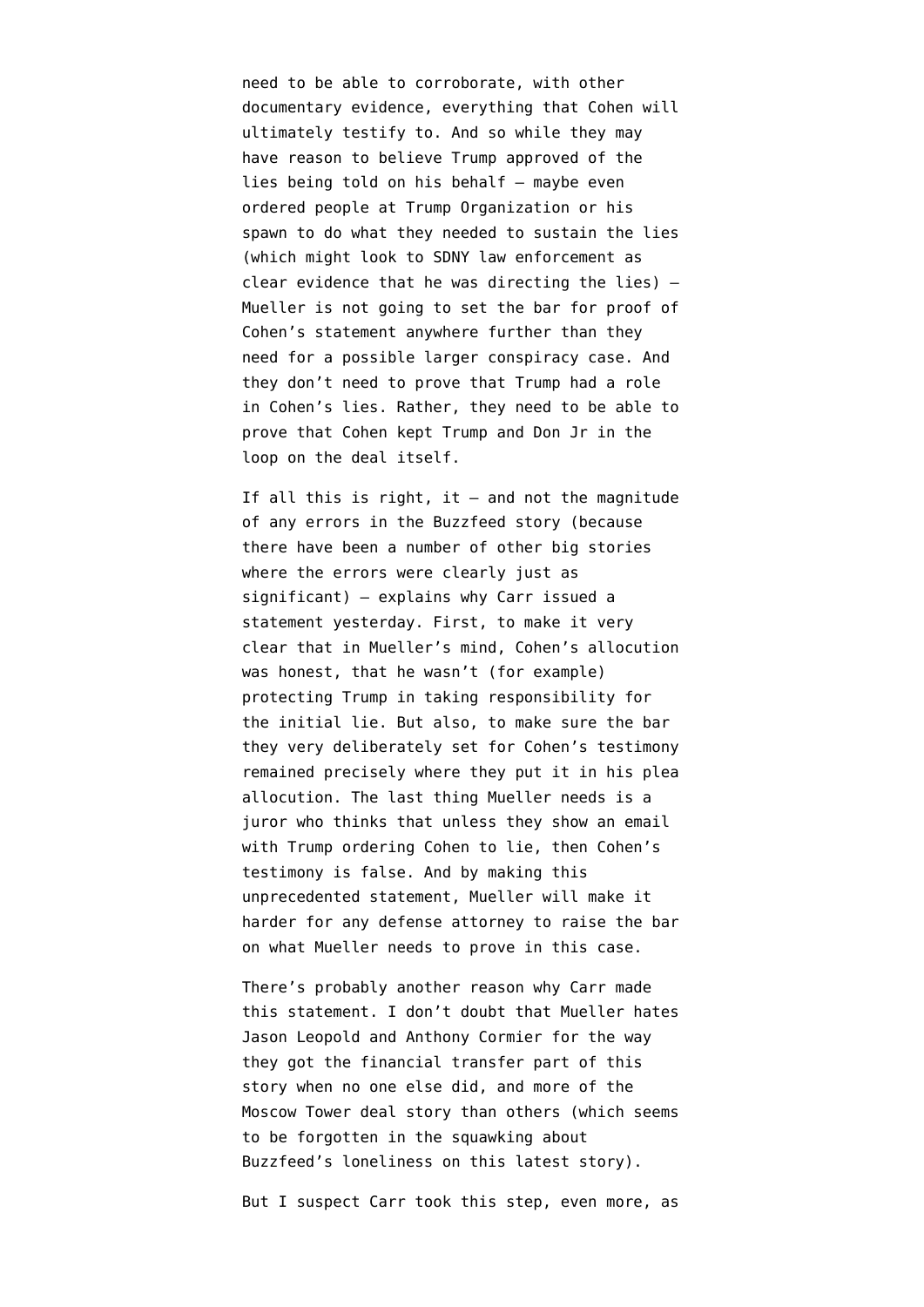a message to SDNY and any other Agents working tangents of this case. Because of the way Mueller is spinning off parts of this case, he has less control over some aspects of it, like Cohen's plea. And in this specific case (again, presuming I'm right about the SDNY sourcing), Buzzfeed's sources just jeopardized Mueller's hard-earned reputation, built over 20 months, for not leaking. By emphasizing in his statement what happened in "the special counsel's office," "testimony obtained by this office," Carr strongly suggests that the people who served as sources had nothing to do with the office.

A couple more points. A lot of people are complaining that Carr didn't more aggressively warn Buzzfeed off the story (though he did provide what sounds like Cohen's allocution, which — if it had been reviewed by one of Buzzfeed's superb legal reporters — probably would have led to the cautions I raised yesterday). I get why that would be nice. But I think people really misunderstand the degree to which Mueller knows that every single action they take will eventually be subjected to scrutiny courtesy of a Judicial Watch FOIA. And any hint at all that Carr provided any inkling about the case to journalists will be blown up by Trump and his lawyers.

Finally, the actions Carr took yesterday (and Mueller's big-footing on Cohen's testimony before the Oversight Committee next month) only make sense if Cohen might have to play a role in a possible trial, and not a report submitted confidentially to Attorney General William Barr. That's what more likely explains Carr's response than anything else: the discrepancy between what Buzzfeed reported and what Cohen allocuted posed a risk to a possible jury trial. And that may explain another reason why Mueller is a lot more modest about Trump's role in Cohen's lies than SDNY is.

Trump's not going to be indicted by Mueller — at least not before he leaves office via election defeat or impeachment. So Mueller's focus needs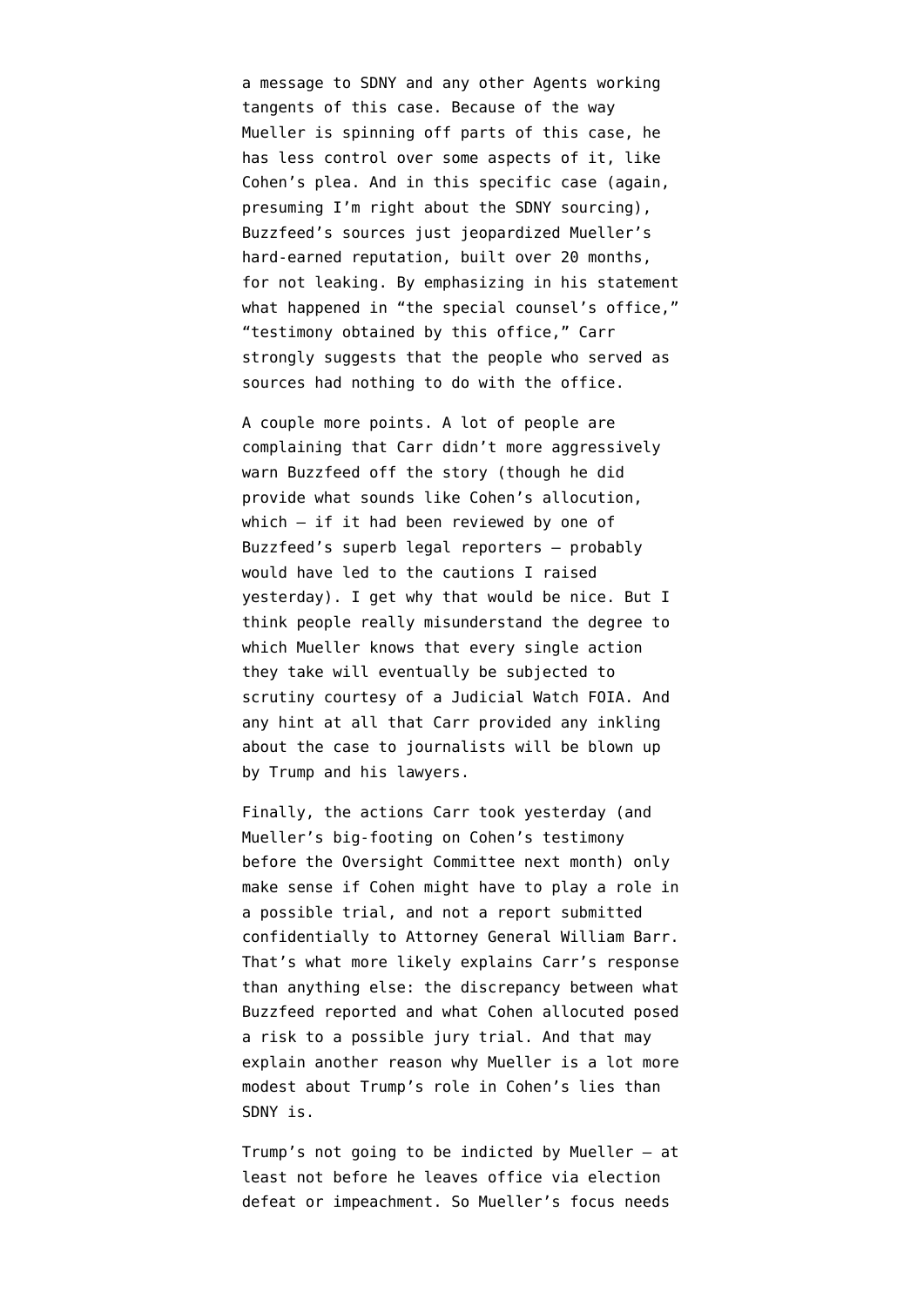to be on the crimes of those he can charge, like Don Jr. That doesn't rule out that the evidence he's looking at shows that Trump oversaw a series of coordinated false statements. He did! With Mike Flynn's lies, Don McGahn's clean up of Flynn and Jim Comey's firings, the response to the June 9 meeting, and yes, this Trump Tower deal, nothing explains the coordinated storytelling of multiple Trump flunkies other than Trump's approval of those lies. It is, frankly, journalistic malpractice that the press hasn't noted that, especially on the June 9 meeting, the evidence that Trump lied and ordered others to [has already been made public.](https://www.emptywheel.net/2018/08/21/it-is-false-that-there-was-no-follow-up-to-the-june-9-meeting/) Trump's tacit (and explicit, with the June 9 statement) approval of serial false statements, to Congress, to the FBI Director, to FBI Agents, and to Mueller, is an impeachable offense. Multiple outlets have gotten solid proof of that, they just haven't stated the obvious like Buzzfeed did, perhaps in part because they're relying on White House sources for their reporting.

But Mueller won't need to allege that for his case in chief, at least not on the issue of the Trump Tower deal. Because the events that matter to Mueller's case in chief — the events to which Cohen might have to serve as a witness happened in 2016, not 2017 or 2018. And the guilt that Mueller would need to prove beyond a reasonable doubt if he does indict this conspiracy is not Trump's guilt — except as an unindicted co-conspirator. It is Don Jr's guilt.

So [outlets](https://www.washingtonpost.com/world/national-security/2019/01/18/b9c40d34-1b85-11e9-8813-cb9dec761e73_story.html) that are suggesting that Mueller's pushback backs off any evidence that Trump committed a crime make no more sense than the original Buzzfeed report (and ignore [the actual](https://www.emptywheel.net/2018/12/07/michael-cohen-and-felix-saters-evolving-cooperation-against-trump/) [evidence of how Cohen's lies evolved](https://www.emptywheel.net/2018/12/07/michael-cohen-and-felix-saters-evolving-cooperation-against-trump/), an evolution in which these outlets [were active](https://www.washingtonpost.com/politics/trumps-business-sought-deal-on-a-trump-tower-in-moscow-while-he-ran-for-president/2017/08/27/d6e95114-8b65-11e7-91d5-ab4e4bb76a3a_story.html) [participants](https://www.washingtonpost.com/politics/trumps-business-sought-deal-on-a-trump-tower-in-moscow-while-he-ran-for-president/2017/08/27/d6e95114-8b65-11e7-91d5-ab4e4bb76a3a_story.html)). The only thing that explains Carr issuing such an unprecedented statement is if Cohen's ability to testify on the stand must be preserved.

Robert Mueller has the unenviable task of